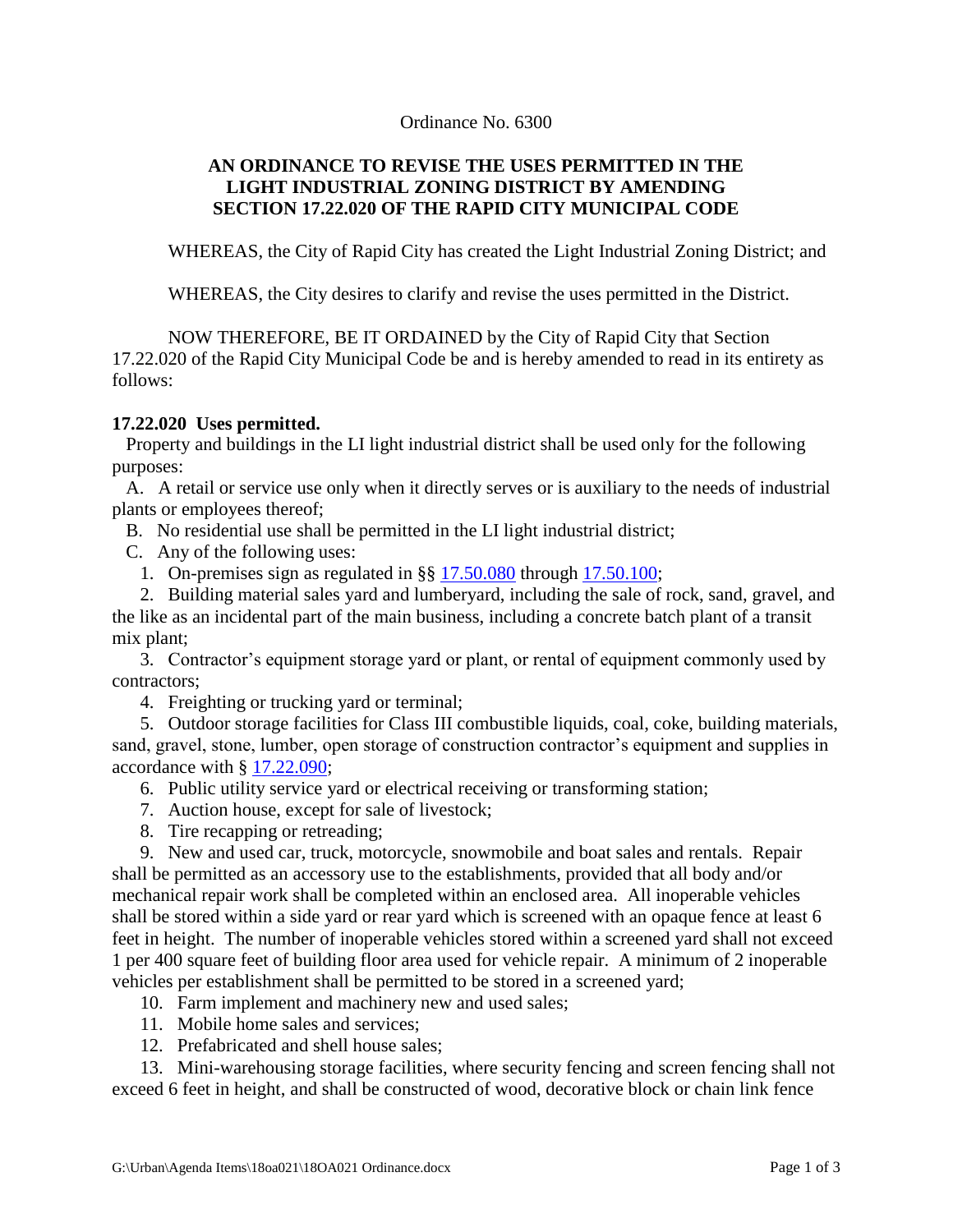with slats. Outdoor storage yards shall be screened from view from surrounding properties. Landscaping shall be in accordance with the city's landscaping ordinance;

- 14. Retail and distribution establishments, including sales, display and show rooms and lots;
- 15. Carwashes;
- 16. Commercial parking lots and garages;
- 17. Offices, studios, clinics and laboratories;
- 18. Financial institutions;
- 19. Printing and secretarial services;
- 20. Mail and parcel services;

 21. The manufacture and retail sale of firearms and ammunition, provided that the operation is in compliance with the fire code as adopted;

- 22. Garden centers and sod farms;
- 23. Manufacture of ammunition and retail sale of firearms and ammunition;
	- 23. Utility substation subject to the following considerations:
		- a. The property shall not be located within 250 feet of a residential district or dwelling; and,
		- b. Utility substations that do not meet the above consideration shall be reviewed as a conditional use.
- 24. Commercial indoor recreational uses, including gymnasiums, ice skating rinks and similar establishments;
	- 25. Construction plan review center;
	- 26. Crematorium;
	- 27. Holding rooms with no overnight detention;

 28. Towing company; provided that all towed vehicles are stored either within a building or in an area outside of a required front yard setback, and screened with at least a 6-foot high opaque fence; and

29. Bakery.

D. The following uses when conducted within a completely enclosed building:

 1. The manufacture, compounding, processing, packaging or treatment of such products as bakery goods, candy, cosmetics, dairy products, drugs, perfumes, pharmaceuticals, perfumed toilet soaps, toiletries and food products;

 2. The manufacture, compounding, assembling or treatment of articles of merchandise from the following previously prepared materials: aluminum, bone, cellophane, canvas, cloth, cork, feathers, felt, fiber, fur, glass, hair, horn, leather, paper, plastics, precious or semiprecious metals or stones, shell, rubber, textiles, tin, iron, steel, wood (excluding saw mill), yard and paint not involving a boiling process;

 3. The manufacture of pottery and figurines or other similar ceramic products, using only previously pulverized clay, and kilns fired only by electricity or gas;

 4. The manufacture and maintenance of electric and neon signs, commercial advertising structures, light sheet metal products, including heating and ventilating ducts and equipment, cornices, eaves and the like;

5. The manufacture of musical instruments, toys, novelties, and rubber and metal stamps;

 6. Automobile assembling, painting, upholstering, rebuilding, reconditioning, body and fender work, truck repairing and overhauling, tire retreading or recapping, and battery manufacturing;